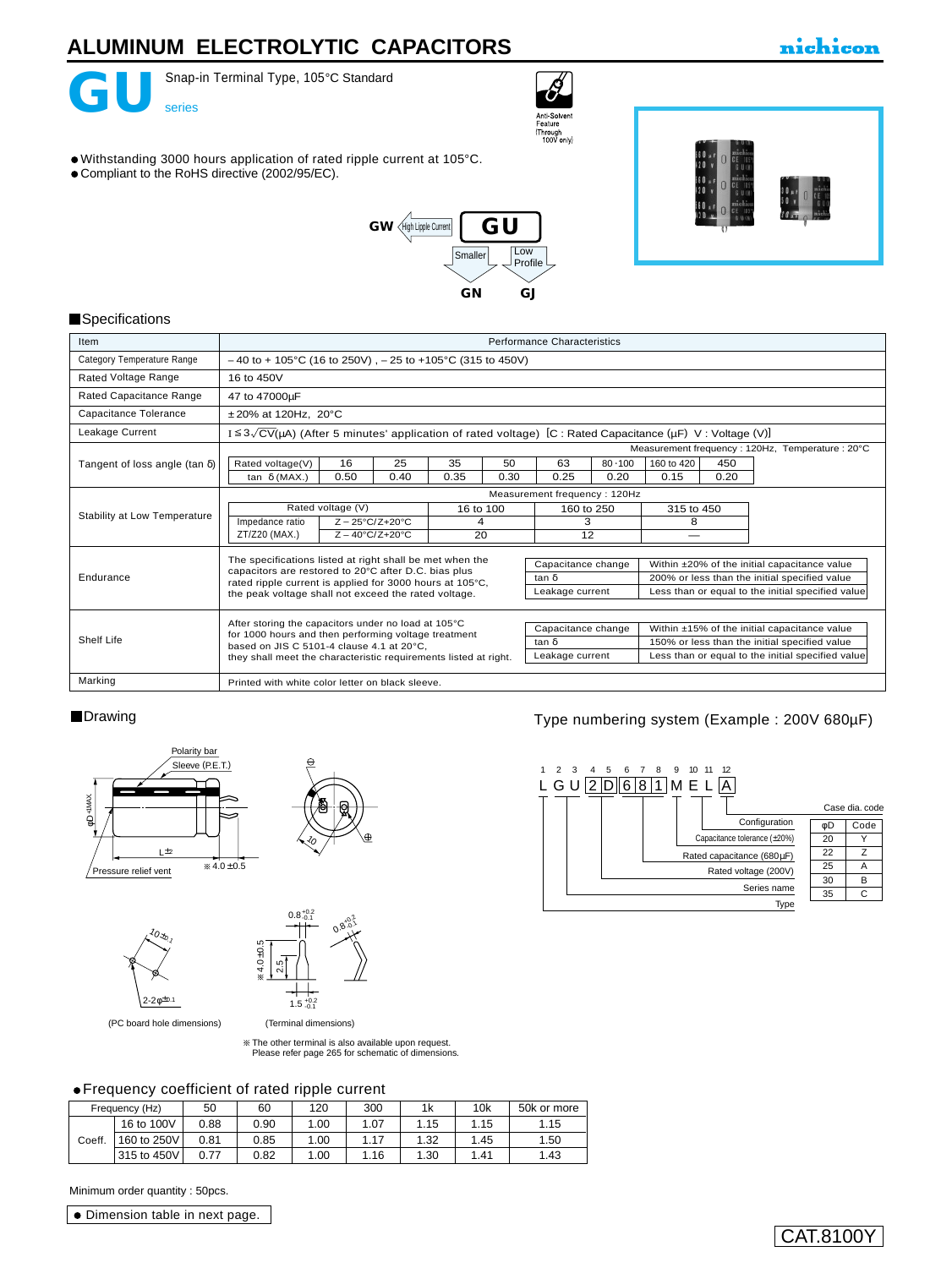

### **Dimensions**

|                   | 16V (1C)                        |                         |       |                            |              |  |  |  |
|-------------------|---------------------------------|-------------------------|-------|----------------------------|--------------|--|--|--|
| Cap.<br>$(\mu F)$ | Size<br>$\phi$ D $\times$ L(mm) | Rated<br>ripple<br>(mA) | tan δ | Leakage<br>Current<br>(mA) | Code         |  |  |  |
| 6800              | $22 \times 25$                  | 1750                    | 0.50  | 0.98                       | LGU1C682MELZ |  |  |  |
| 8200              | $22 \times 30$                  | 2000                    | 0.50  | 1.08                       | LGU1C822MELZ |  |  |  |
| 10000             | $22 \times 30$                  | 2100                    | 0.50  | 1.20                       | LGU1C103MELZ |  |  |  |
|                   | $25 \times 25$                  | 2050                    | 0.50  | 1.20                       | LGU1C103MELA |  |  |  |
|                   | $22 \times 35$                  | 2310                    | 0.50  | 1.31                       | LGU1C123MELZ |  |  |  |
| 12000             | $25 \times 30$                  | 2300                    | 0.50  | 1.31                       | LGU1C123MELA |  |  |  |
|                   | $30 \times 25$                  | 2380                    | 0.50  | 1.31                       | LGU1C123MELB |  |  |  |
|                   | $22 \times 40$                  | 2680                    | 0.50  | 1.46                       | LGU1C153MELZ |  |  |  |
| 15000             | $25 \times 35$                  | 2680                    | 0.50  | 1.46                       | LGU1C153MELA |  |  |  |
|                   | $30 \times 30$                  | 2570                    | 0.50  | 1.46                       | LGU1C153MELB |  |  |  |
|                   | $22 \times 45$                  | 2980                    | 0.50  | 1.60                       | LGU1C183MELZ |  |  |  |
| 18000             | $25 \times 40$                  | 3160                    | 0.50  | 1.60                       | LGU1C183MELA |  |  |  |
|                   | $30 \times 30$                  | 3000                    | 0.50  | 1.60                       | LGU1C183MELB |  |  |  |
|                   | $25 \times 45$                  | 3400                    | 0.50  | 1.77                       | LGU1C223MELA |  |  |  |
| 22000             | $30 \times 35$                  | 3390                    | 0.50  | 1.77                       | LGU1C223MELB |  |  |  |
|                   | $35 \times 30$                  | 3250                    | 0.50  | 1.77                       | LGU1C223MELC |  |  |  |
|                   | $25 \times 50$                  | 3850                    | 0.50  | 1.97                       | LGU1C273MELA |  |  |  |
| 27000             | $30 \times 40$                  | 3830                    | 0.50  | 1.97                       | LGU1C273MELB |  |  |  |
|                   | $35 \times 30$                  | 3740                    | 0.50  | 1.97                       | LGU1C273MELC |  |  |  |
|                   | $30 \times 45$                  | 4300                    | 0.50  | 2.17                       | LGU1C333MELB |  |  |  |
| 33000             | $35 \times 35$                  | 4270                    | 0.50  | 2.17                       | LGU1C333MELC |  |  |  |
|                   | $30 \times 50$                  | 4810                    | 0.50  | 2.36                       | LGU1C393MELB |  |  |  |
| 39000             | $35 \times 40$                  | 4800                    | 0.50  | 2.36                       | LGU1C393MELC |  |  |  |
| 47000             | $35 \times 45$                  | 5530                    | 0.50  | 2.60                       | LGU1C473MELC |  |  |  |

|                   | 25V (1E)         |                         |       |                            |              |  |  |  |
|-------------------|------------------|-------------------------|-------|----------------------------|--------------|--|--|--|
| Cap.<br>$(\mu F)$ | Size<br>¢D×L(mm) | Rated<br>ripple<br>(mA) | tan δ | Leakage<br>Current<br>(mA) | Code         |  |  |  |
| 4700              | $22 \times 25$   | 1610                    | 0.40  | 1.02                       | LGU1E472MELZ |  |  |  |
| 5600              | $22 \times 30$   | 1800                    | 0.40  | 1.12                       | LGU1E562MELZ |  |  |  |
| 6800              | $22 \times 30$   | 1910                    | 0.40  | 1.23                       | LGU1E682MELZ |  |  |  |
|                   | $25 \times 25$   | 1910                    | 0.40  | 1.23                       | LGU1E682MELA |  |  |  |
|                   | $22 \times 35$   | 2140                    | 0.40  | 1.35                       | LGU1E822MELZ |  |  |  |
| 8200              | $25 \times 30$   | 2340                    | 0.40  | 1.35                       | LGU1E822MELA |  |  |  |
|                   | $30 \times 25$   | 2250                    | 0.40  | 1.35                       | LGU1E822MELB |  |  |  |
|                   | $22 \times 40$   | 2650                    | 0.40  | 1.50                       | LGU1E103MELZ |  |  |  |
| 10000             | $25 \times 35$   | 2610                    | 0.40  | 1.50                       | LGU1E103MELA |  |  |  |
|                   | $30 \times 30$   | 2610                    | 0.40  | 1.50                       | LGU1E103MELB |  |  |  |
|                   | $22 \times 45$   | 2690                    | 0.40  | 1.64                       | LGU1E123MELZ |  |  |  |
| 12000             | $25 \times 40$   | 2810                    | 0.40  | 1.64                       | LGU1E123MELA |  |  |  |
|                   | $30 \times 30$   | 2740                    | 0.40  | 1.64                       | LGU1E123MELB |  |  |  |
|                   | $25 \times 45$   | 3270                    | 0.40  | 1.83                       | LGU1E153MELA |  |  |  |
| 15000             | $30 \times 35$   | 3130                    | 0.40  | 1.83                       | LGU1E153MELB |  |  |  |
|                   | $35 \times 30$   | 3260                    | 0.40  | 1.83                       | LGU1E153MELC |  |  |  |
|                   | $25 \times 50$   | 3540                    | 0.40  | 2.01                       | LGU1E183MELA |  |  |  |
| 18000             | $30 \times 40$   | 3560                    | 0.40  | 2.01                       | LGU1E183MELB |  |  |  |
|                   | $35 \times 35$   | 3840                    | 0.40  | 2.01                       | LGU1E183MELC |  |  |  |
|                   | $30 \times 45$   | 4240                    | 0.40  | 2.22                       | LGU1E223MELB |  |  |  |
| 22000             | $35 \times 35$   | 3960                    | 0.40  | 2.22                       | LGU1E223MELC |  |  |  |
| 27000             | $35 \times 45$   | 4750                    | 0.40  | 2.46                       | LGU1E273MELC |  |  |  |
| 33000             | $35 \times 50$   | 5500                    | 0.40  | 2.72                       | LGU1E333MELC |  |  |  |

|                   | 35V (1V)                |                         |       |                            |              |  |  |  |
|-------------------|-------------------------|-------------------------|-------|----------------------------|--------------|--|--|--|
| Cap.<br>$(\mu F)$ | <b>Size</b><br>φD×L(mm) | Rated<br>ripple<br>(mA) | tan δ | Leakage<br>Current<br>(mA) | Code         |  |  |  |
| 3300              | $22 \times 25$          | 1450                    | 0.35  | 1.01                       | LGU1V332MELZ |  |  |  |
| 3900              | $22\times30$            | 1690                    | 0.35  | 1.10                       | LGU1V392MELZ |  |  |  |
|                   | $22 \times 35$          | 2020                    | 0.35  | 1.21                       | LGU1V472MELZ |  |  |  |
| 4700              | $25 \times 25$          | 1780                    | 0.35  | 1.21                       | LGU1V472MELA |  |  |  |
|                   | $22 \times 35$          | 2130                    | 0.35  | 1.32                       | LGU1V562MELZ |  |  |  |
| 5600              | $25 \times 30$          | 2040                    | 0.35  | 1.32                       | LGU1V562MELA |  |  |  |
|                   | $30 \times 25$          | 2120                    | 0.35  | 1.32                       | LGU1V562MELB |  |  |  |
|                   | $22 \times 40$          | 2410                    | 0.35  | 1.46                       | LGU1V682MELZ |  |  |  |
| 6800              | $25 \times 35$          | 2310                    | 0.35  | 1.46                       | LGU1V682MELA |  |  |  |
|                   | $30 \times 25$          | 2310                    | 0.35  | 1.46                       | LGU1V682MELB |  |  |  |
|                   | $22 \times 50$          | 2850                    | 0.35  | 1.60                       | LGU1V822MELZ |  |  |  |
| 8200              | $25 \times 40$          | 2730                    | 0.35  | 1.60                       | LGU1V822MELA |  |  |  |
|                   | $30 \times 30$          | 2750                    | 0.35  | 1.60                       | LGU1V822MELB |  |  |  |
|                   | $25 \times 45$          | 3050                    | 0.35  | 1.77                       | LGU1V103MELA |  |  |  |
| 10000             | $30 \times 35$          | 3050                    | 0.35  | 1.77                       | LGU1V103MELB |  |  |  |
|                   | $25 \times 50$          | 3370                    | 0.35  | 1.94                       | LGU1V123MELA |  |  |  |
| 12000             | $30 \times 40$          | 3280                    | 0.35  | 1.94                       | LGU1V123MELB |  |  |  |
|                   | $35 \times 30$          | 3200                    | 0.35  | 1.94                       | LGU1V123MELC |  |  |  |
|                   | $30 \times 45$          | 3740                    | 0.35  | 2.17                       | LGU1V153MELB |  |  |  |
| 15000             | $35 \times 35$          | 3690                    | 0.35  | 2.17                       | LGU1V153MELC |  |  |  |
| 18000             | $35 \times 40$          | 4370                    | 0.35  | 2.38                       | LGU1V183MELC |  |  |  |
| 22000             | $35\times50$            | 4920                    | 0.35  | 2.63                       | LGU1V223MELC |  |  |  |

|                   | 50V (1H)         |                         |       |                            |              |  |  |  |
|-------------------|------------------|-------------------------|-------|----------------------------|--------------|--|--|--|
| Cap.<br>$(\mu F)$ | Size<br>¢D×L(mm) | Rated<br>ripple<br>(mA) | tan δ | Leakage<br>Current<br>(mA) | Code         |  |  |  |
| 1800              | $22 \times 25$   | 1340                    | 0.30  | 0.90                       | LGU1H182MELZ |  |  |  |
|                   | $22 \times 30$   | 1700                    | 0.30  | 1.10                       | LGU1H272MELZ |  |  |  |
| 2700              | $25 \times 25$   | 1700                    | 0.30  | 1.10                       | LGU1H272MELA |  |  |  |
|                   | $22 \times 35$   | 1980                    | 0.30  | 1.21                       | LGU1H332MELZ |  |  |  |
| 3300              | $25 \times 30$   | 2000                    | 0.30  | 1.21                       | LGU1H332MELA |  |  |  |
|                   | $22 \times 40$   | 2250                    | 0.30  | 1.32                       | LGU1H392MELZ |  |  |  |
| 3900              | $25\times30$     | 2280                    | 0.30  | 1.32                       | LGU1H392MELA |  |  |  |
|                   | $30 \times 25$   | 2220                    | 0.30  | 1.32                       | LGU1H392MELB |  |  |  |
|                   | $22 \times 45$   | 2560                    | 0.30  | 1.45                       | LGU1H472MELZ |  |  |  |
| 4700              | $25\times35$     | 2610                    | 0.30  | 1.45                       | LGU1H472MELA |  |  |  |
|                   | $30 \times 30$   | 2580                    | 0.30  | 1.45                       | LGU1H472MELB |  |  |  |
|                   | $22 \times 50$   | 2890                    | 0.30  | 1.58                       | LGU1H562MELZ |  |  |  |
| 5600              | $25 \times 40$   | 2810                    | 0.30  | 1.58                       | LGU1H562MELA |  |  |  |
|                   | $30 \times 30$   | 2950                    | 0.30  | 1.58                       | LGU1H562MELB |  |  |  |
|                   | $25 \times 45$   | 3370                    | 0.30  | 1.74                       | LGU1H682MELA |  |  |  |
| 6800              | $30 \times 35$   | 3390                    | 0.30  | 1.74                       | LGU1H682MELB |  |  |  |
|                   | $35 \times 30$   | 3310                    | 0.30  | 1.74                       | LGU1H682MELC |  |  |  |
|                   | $30 \times 40$   | 3710                    | 0.30  | 1.92                       | LGU1H822MELB |  |  |  |
| 8200              | $35\times35$     | 3660                    | 0.30  | 1.92                       | LGU1H822MELC |  |  |  |
|                   | $30 \times 50$   | 4090                    | 0.30  | 2.12                       | LGU1H103MELB |  |  |  |
| 10000             | $35 \times 40$   | 4070                    | 0.30  | 2.12                       | LGU1H103MELC |  |  |  |
| 12000             | $35 \times 45$   | 4560                    | 0.30  | 2.32                       | LGU1H123MELC |  |  |  |
| 15000             | $35\times50$     | 4770                    | 0.30  | 2.59                       | LGU1H153MELC |  |  |  |

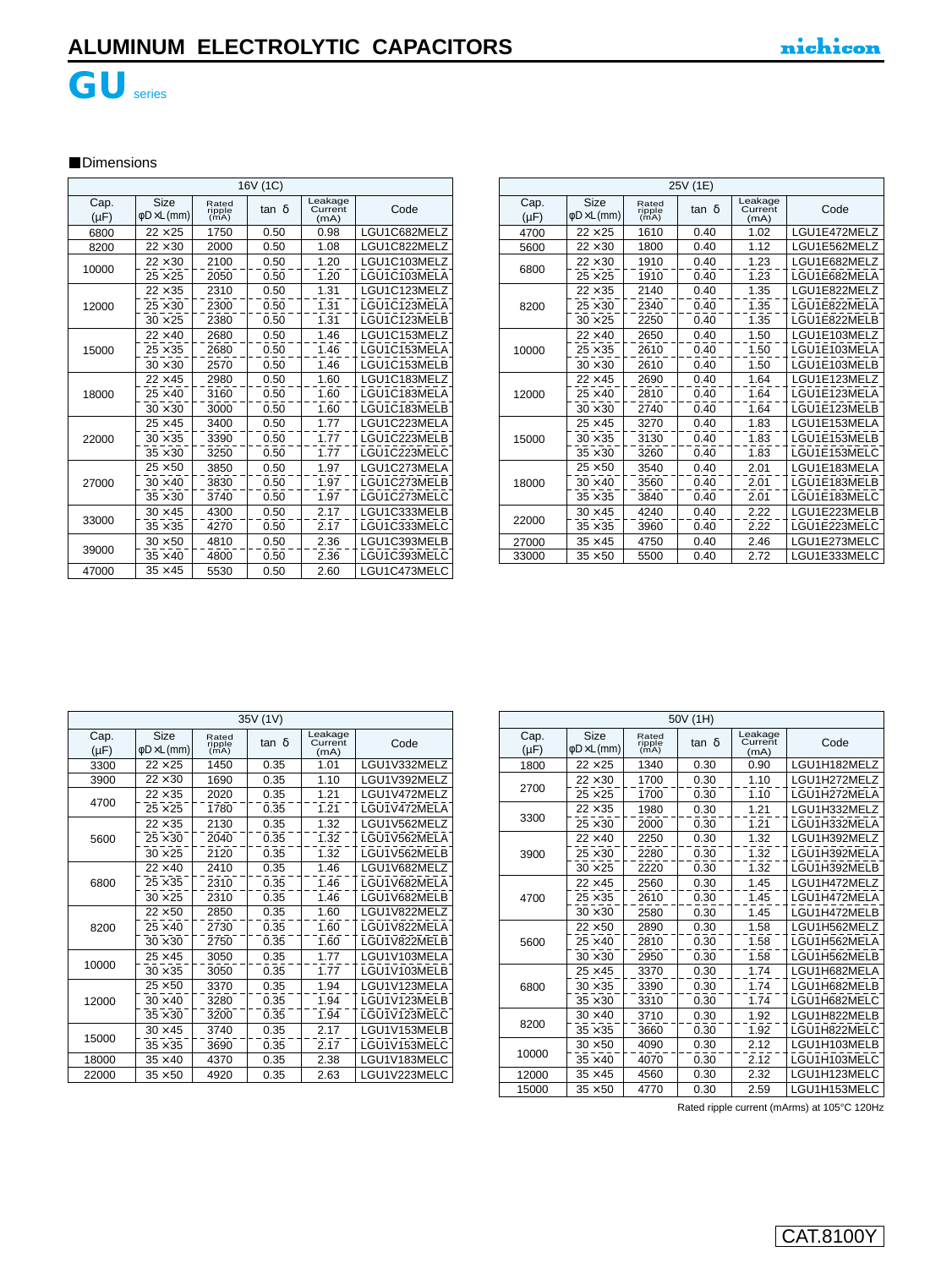

# **GU**series

### **Dimensions**

| 63V (1J)          |                                    |                         |       |                            |              |  |  |
|-------------------|------------------------------------|-------------------------|-------|----------------------------|--------------|--|--|
| Cap.<br>$(\mu F)$ | Size<br>$\phi$ D $\times$ L $(mm)$ | Rated<br>ripple<br>(mA) | tan δ | Leakage<br>Current<br>(mA) | Code         |  |  |
| 1200              | $22 \times 25$                     | 1250                    | 0.25  | 0.82                       | LGU1J122MELZ |  |  |
|                   | $22 \times 30$                     | 1470                    | 0.25  | 0.92                       | LGU1J152MELZ |  |  |
| 1500              | $25 \times 25$                     | 1440                    | 0.25  | 0.92                       | LGU1J152MELA |  |  |
|                   | $22 \times 30$                     | 1580                    | 0.25  | 1.01                       | LGU1J182MELZ |  |  |
| 1800              | $25\times25$                       | 1520                    | 0.25  | 1.01                       | LGU1J182MELA |  |  |
|                   | $22 \times 35$                     | 1820                    | 0.25  | 1.11                       | LGU1J222MELZ |  |  |
| 2200              | $25 \times 30$                     | 1750                    | 0.25  | 1.11                       | LGU1J222MELA |  |  |
|                   | $22 \times 40$                     | 2070                    | 0.25  | 1.23                       | LGU1J272MELZ |  |  |
| 2700              | $25 \times 35$                     | 2110                    | 0.25  | 1.23                       | LGU1J272MELA |  |  |
|                   | $30 \times 25$                     | 1930                    | 0.25  | 1.23                       | LGU1J272MELB |  |  |
|                   | $22 \times 45$                     | 2330                    | 0.25  | 1.36                       | LGU1J332MELZ |  |  |
| 3300              | $25 \times 35$                     | 2270                    | 0.25  | 1.36                       | LGU1J332MELA |  |  |
|                   | $30 \times 30$                     | 2240                    | 0.25  | 1.36                       | LGU1J332MELB |  |  |
|                   | $25 \times 40$                     | 2540                    | 0.25  | 1.48                       | LGU1J392MELA |  |  |
| 3900              | $30 \times 35$                     | 2550                    | 0.25  | 1.48                       | LGU1J392MELB |  |  |
|                   | $25 \times 50$                     | 2970                    | 0.25  | 1.63                       | LGU1J472MELA |  |  |
| 4700              | $30 \times 40$                     | 2900                    | 0.25  | 1.63                       | LGU1J472MELB |  |  |
|                   | $35 \times 30$                     | 2830                    | 0.25  | 1.63                       | LGU1J472MELC |  |  |
|                   | $30 \times 40$                     | 3280                    | 0.25  | 1.78                       | LGU1J562MELB |  |  |
| 5600              | $35 \times 35$                     | 3240                    | 0.25  | 1.78                       | LGU1J562MELC |  |  |
|                   | $30 \times 50$                     | 3730                    | 0.25  | 1.96                       | LGU1J682MELB |  |  |
| 6800              | $35 \times 40$                     | 3710                    | 0.25  | 1.96                       | LGU1J682MELC |  |  |
| 8200              | $35 \times 45$                     | 4160                    | 0.25  | 2.15                       | LGU1J822MELC |  |  |
| 10000             | $35 \times 50$                     | 4690                    | 0.25  | 2.38                       | LGU1J103MELC |  |  |

|                   | 80V (1K)                               |                         |       |                            |              |  |  |  |
|-------------------|----------------------------------------|-------------------------|-------|----------------------------|--------------|--|--|--|
| Cap.<br>$(\mu F)$ | <b>Size</b><br>$\phi$ D $\times$ L(mm) | Rated<br>ripple<br>(mA) | tan δ | Leakage<br>Current<br>(mA) | Code         |  |  |  |
| 820               | $22\times 25$                          | 1110                    | 0.20  | 0.76                       | LGU1K821MELZ |  |  |  |
| 1000              | $22 \times 25$                         | 1290                    | 0.20  | 0.84                       | LGU1K102MELZ |  |  |  |
|                   | $22 \times 30$                         | 1440                    | 0.20  | 0.92                       | LGU1K122MELZ |  |  |  |
| 1200              | $25 \times 25$                         | 1390                    | 0.20  | 0.92                       | LGU1K122MELA |  |  |  |
|                   | $22 \times 30$                         | 1610                    | 0.20  | 1.03                       | LGU1K152MELZ |  |  |  |
| 1500              | $25\times 25$                          | 1620                    | 0.20  | 1.03                       | LGU1K152MELA |  |  |  |
|                   | $22 \times 35$                         | 1830                    | 0.20  | 1.13                       | LGU1K182MELZ |  |  |  |
| 1800              | $25 \times 30$                         | 1860                    | 0.20  | 1.13                       | LGU1K182MELA |  |  |  |
|                   | $30 \times 25$                         | 1810                    | 0.20  | 1.13                       | LGU1K182MELB |  |  |  |
|                   | $22 \times 40$                         | 2090                    | 0.20  | 1.25                       | LGU1K222MELZ |  |  |  |
| 2200              | $25 \times 35$                         | 2010                    | 0.20  | 1.25                       | LGU1K222MELA |  |  |  |
|                   | $30 \times 25$                         | 2100                    | 0.20  | 1.25                       | LGU1K222MELB |  |  |  |
|                   | $25 \times 40$                         | 2430                    | 0.20  | 1.39                       | LGU1K272MELA |  |  |  |
| 2700              | $30 \times 30$                         | 2430                    | 0.20  | 1.39                       | LGU1K272MELB |  |  |  |
|                   | $25 \times 45$                         | 2760                    | 0.20  | 1.54                       | LGU1K332MELA |  |  |  |
| 3300              | $30 \times 35$                         | 2780                    | 0.20  | 1.54                       | LGU1K332MELB |  |  |  |
|                   | $35 \times 30$                         | 2710                    | 0.20  | 1.54                       | LGU1K332MELC |  |  |  |
|                   | $25 \times 50$                         | 2920                    | 0.20  | 1.67                       | LGU1K392MELA |  |  |  |
| 3900              | $30 \times 40$                         | 3120                    | 0.20  | 1.67                       | LGU1K392MELB |  |  |  |
|                   | $35 \times 30$                         | 3070                    | 0.20  | 1.67                       | LGU1K392MELC |  |  |  |
|                   | $30 \times 45$                         | 3520                    | 0.20  | 1.83                       | LGU1K472MELB |  |  |  |
| 4700              | $35 \times 35$                         | 3500                    | 0.20  | 1.83                       | LGU1K472MELC |  |  |  |
|                   | $30 \times 50$                         | 3800                    | 0.20  | 2.00                       | LGU1K562MELB |  |  |  |
| 5600              | $35 \times 40$                         | 3870                    | 0.20  | 2.00                       | LGU1K562MELC |  |  |  |
| 6800              | $35 \times 45$                         | 4190                    | 0.20  | 2.21                       | LGU1K682MELC |  |  |  |

| 100V (2A)         |                                    |                         |       |                            |              |  |  |
|-------------------|------------------------------------|-------------------------|-------|----------------------------|--------------|--|--|
| Cap.<br>$(\mu F)$ | Size<br>$\phi$ D $\times$ L $(mm)$ | Rated<br>ripple<br>(mA) | tan δ | Leakage<br>Current<br>(mA) | Code         |  |  |
| 560               | $22 \times 25$                     | 1070                    | 0.20  | 0.70                       | LGU2A561MELZ |  |  |
|                   | $22 \times 30$                     | 1350                    | 0.20  | 0.85                       | LGU2A821MELZ |  |  |
| 820               | $25 \times 25$                     | 1350                    | 0.20  | 0.85                       | LGU2A821MELA |  |  |
|                   | $22 \times 30$                     | 1540                    | 0.20  | 0.94                       | LGU2A102MELZ |  |  |
| 1000              | $25 \times 30$                     | 1560                    | 0.20  | 0.94                       | LGU2A102MELA |  |  |
|                   | $22 \times 40$                     | 1740                    | 0.20  | 1.03                       | LGU2A122MELZ |  |  |
| 1200              | $25 \times 30$                     | 1760                    | 0.20  | 1.03                       | LGU2A122MELA |  |  |
|                   | $30 \times 25$                     | 1710                    | 0.20  | 1.03                       | LGU2A122MELB |  |  |
|                   | $22 \times 45$                     | 1990                    | 0.20  | 1.16                       | LGU2A152MELZ |  |  |
| 1500              | $25 \times 35$                     | 2030                    | 0.20  | 1.16                       | LGU2A152MELA |  |  |
|                   | $30 \times 30$                     | 2000                    | 0.20  | 1.16                       | LGU2A152MELB |  |  |
|                   | $25 \times 40$                     | 2280                    | 0.20  | 1.27                       | LGU2A182MELA |  |  |
| 1800              | $30 \times 35$                     | 2270                    | 0.20  | 1.27                       | LGU2A182MELB |  |  |
|                   | $25 \times 50$                     | 2570                    | 0.20  | 1.40                       | LGU2A222MELA |  |  |
| 2200              | $30 \times 35$                     | 2590                    | 0.20  | 1.40                       | LGU2A222MELB |  |  |
|                   | $35 \times 30$                     | 2520                    | 0.20  | 1.40                       | LGU2A222MELC |  |  |
|                   | $30 \times 45$                     | 2940                    | 0.20  | 1.55                       | LGU2A272MELB |  |  |
| 2700              | $35 \times 35$                     | 2900                    | 0.20  | 1.55                       | LGU2A272MELC |  |  |
|                   | $30 \times 50$                     | 3320                    | 0.20  | 1.72                       | LGU2A332MELB |  |  |
| 3300              | $35 \times 40$                     | 3310                    | 0.20  | 1.72                       | LGU2A332MELC |  |  |
| 3900              | $35 \times 45$                     | 3690                    | 0.20  | 1.87                       | LGU2A392MELC |  |  |
| 4700              | $35\times50$                       | 4140                    | 0.20  | 2.05                       | LGU2A472MELC |  |  |

| 160V (2C) |                                        |                         |       |                         |              |  |
|-----------|----------------------------------------|-------------------------|-------|-------------------------|--------------|--|
| Cap.(µF)  | <b>Size</b><br>$\phi$ D $\times$ L(mm) | Rated<br>ripple<br>(mA) | tan δ | Leakage Current<br>(mA) | Code         |  |
| 270       | $20 \times 25$                         | 1100                    | 0.15  | 0.62                    | LGU2C271MELY |  |
| 330       | $20 \times 30$                         | 1200                    | 0.15  | 0.68                    | LGU2C331MELY |  |
| 390       | $20 \times 30$                         | 1300                    | 0.15  | 0.74                    | LGU2C391MELY |  |
|           | $22 \times 25$                         | 1300                    | 0.15  | 0.74                    | LGU2C391MELZ |  |
|           | $20 \times 35$                         | 1340                    | 0.15  | 0.82                    | LGU2C471MELY |  |
| 470       | $22 \times 30$                         | 1550                    | 0.15  | 0.82                    | LGU2C471MELZ |  |
|           | $25 \times 25$                         | 1550                    | 0.15  | 0.82                    | LGU2C471MELA |  |
|           | $20 \times 40$                         | 1500                    | 0.15  | 0.89                    | LGU2C561MELY |  |
|           | $22 \times 35$                         | 1670                    | 0.15  | 0.89                    | LGU2C561MELZ |  |
| 560       | $25 \times 30$                         | 1670                    | 0.15  | 0.89                    | LGU2C561MELA |  |
|           | $30 \times 25$                         | 1670                    | 0.15  | 0.89                    | LGU2C561MELB |  |
|           | $20 \times 45$                         | 1700                    | 0.15  | 0.98                    | LGU2C681MELY |  |
| 680       | $22 \times 40$                         | 1820                    | 0.15  | 0.98                    | LGU2C681MELZ |  |
|           | $25 \times 30$                         | 1820                    | 0.15  | 0.98                    | LGU2C681MELA |  |
|           | $30 \times 25$                         | 1820                    | 0.15  | 0.98                    | LGU2C681MELB |  |
|           | $22 \times 45$                         | 2040                    | 0.15  | 1.08                    | LGU2C821MELZ |  |
| 820       | $25 \times 35$                         | 2040                    | 0.15  | 1.08                    | LGU2C821MELA |  |
|           | $30 \times 30$                         | 2040                    | 0.15  | 1.08                    | LGU2C821MELB |  |
|           | $35 \times 25$                         | 2040                    | 0.15  | 1.08                    | LGU2C821MELC |  |
|           | $22 \times 50$                         | 2250                    | 0.15  | 1.20                    | LGU2C102MELZ |  |
| 1000      | $25 \times 40$                         | 2250                    | 0.15  | 1.20                    | LGU2C102MELA |  |
|           | $30 \times 30$                         | 2250                    | 0.15  | 1.20                    | LGU2C102MELB |  |
|           | $35 \times 25$                         | 2250                    | 0.15  | 1.20                    | LGU2C102MELC |  |
|           | $25 \times 45$                         | 2490                    | 0.15  | 1.31                    | LGU2C122MELA |  |
| 1200      | $30 \times 35$                         | 2490                    | 0.15  | 1.31                    | LGU2C122MELB |  |
|           | $35 \times 30$                         | 2490                    | 0.15  | 1.31                    | LGU2C122MELC |  |
| 1500      | $30 \times 40$                         | 2840                    | 0.15  | 1.46                    | LGU2C152MELB |  |
|           | $35 \times 30$                         | 2840                    | 0.15  | 1.46                    | LGU2C152MELC |  |
|           | $30 \times 45$                         | 3320                    | 0.15  | 1.60                    | LGU2C182MELB |  |
| 1800      | $35 \times 35$                         | 3000                    | 0.15  | 1.60                    | LGU2C182MELC |  |
| 2200      | $35 \times 45$                         | 3500                    | 0.15  | 1.77                    | LGU2C222MELC |  |
| 2700      | $35 \times 50$                         | 4000                    | 0.15  | 1.97                    | LGU2C272MELC |  |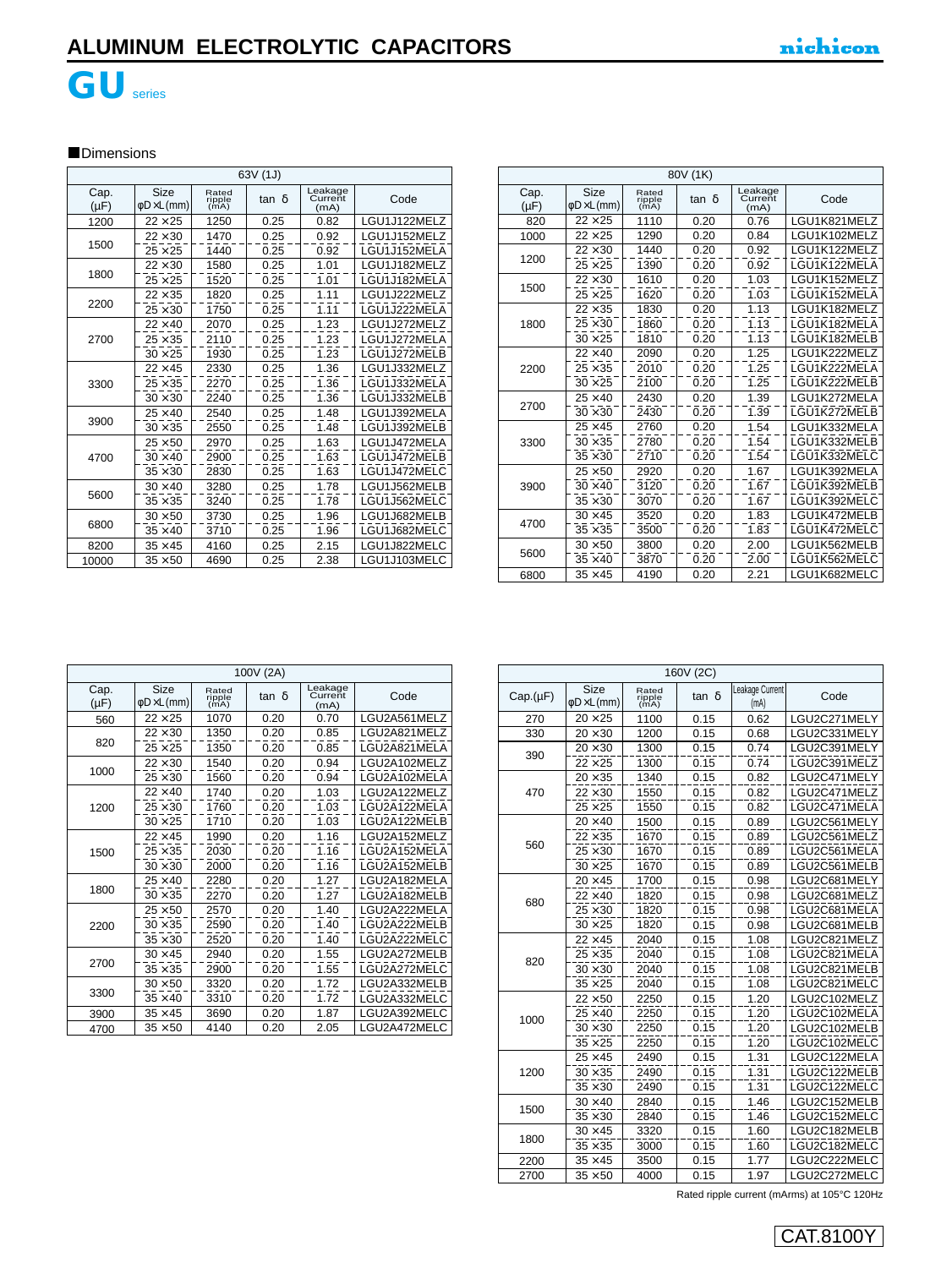180<br>180 Pagal Pagal Pagal Pagal Pagal Pagal Pagal Pagal Pagal Pagal Pagal Pagal Pagal Pagal Pagal Pagal Pagal Pag

# **GU**series

### **Dimensions**

| 180V (2Z) |                                        |                         |              |                         |              |  |  |
|-----------|----------------------------------------|-------------------------|--------------|-------------------------|--------------|--|--|
| Cap.(µF)  | <b>Size</b><br>$\phi$ D $\times$ L(mm) | Rated<br>ripple<br>(mA) | tan $\delta$ | Leakage Current<br>(mA) | Code         |  |  |
| 220       | $20 \times 25$                         | 1000                    | 0.15         | 0.59                    | LGU2Z221MELY |  |  |
| 270       | $20 \times 30$                         | 1100                    | 0.15         | 0.66                    | LGU2Z271MELY |  |  |
| 330       | $20 \times 30$                         | 1200                    | 0.15         | 0.73                    | LGU2Z331MELY |  |  |
|           | $22 \times 25$                         | 1200                    | 0.15         | 0.73                    | LGU2Z331MELZ |  |  |
|           | $20 \times 35$                         | 1300                    | 0.15         | 0.79                    | LGU2Z391MELY |  |  |
| 390       | $22 \times 30$                         | 1350                    | 0.15         | 0.79                    | LGU2Z391MELZ |  |  |
|           | $25 \times 25$                         | 1350                    | 0.15         | 0.79                    | LGU2Z391MELA |  |  |
|           | $20 \times 40$                         | 1400                    | 0.15         | 0.87                    | LGU2Z471MELY |  |  |
| 470       | $22 \times 35$                         | 1500                    | 0.15         | 0.87                    | LGU2Z471MELZ |  |  |
|           | $25 \times 30$                         | 1500                    | 0.15         | 0.87                    | LGU2Z471MELA |  |  |
|           | $30 \times 25$                         | 1500                    | 0.15         | 0.87                    | LGU2Z471MELB |  |  |
|           | $20 \times 45$                         | 1550                    | 0.15         | 0.95                    | LGU2Z561MELY |  |  |
| 560       | $22 \times 40$                         | 1670                    | 0.15         | 0.95                    | LGU2Z561MELZ |  |  |
|           | $25 \times 30$                         | 1670                    | 0.15         | 0.95                    | LGU2Z561MELA |  |  |
|           | $30 \times 25$                         | 1670                    | 0.15         | 0.95                    | LGU2Z561MELB |  |  |
|           | $22 \times 45$                         | 1780                    | 0.15         | 1.04                    | LGU2Z681MELZ |  |  |
| 680       | $25 \times 35$                         | 1780                    | 0.15         | 1.04                    | LGU2Z681MELA |  |  |
|           | $30 \times 30$                         | 1780                    | 0.15         | 1.04                    | LGU2Z681MELB |  |  |
|           | $35 \times 25$                         | 1780                    | 0.15         | 1.04                    | LGU2Z681MELC |  |  |
|           | $22 \times 50$                         | 2040                    | 0.15         | 1.15                    | LGU2Z821MELZ |  |  |
| 820       | $25 \times 40$                         | 2040                    | 0.15         | 1.15                    | LGU2Z821MELA |  |  |
|           | $30 \times 30$                         | 2040                    | 0.15         | 1.15                    | LGU2Z821MELB |  |  |
|           | $35 \times 25$                         | 2040                    | 0.15         | 1.15                    | LGU2Z821MELC |  |  |
|           | $25 \times 45$                         | 2300                    | 0.15         | 1.27                    | LGU2Z102MELA |  |  |
| 1000      | $30 \times 35$                         | 2300                    | 0.15         | 1.27                    | LGU2Z102MELB |  |  |
|           | $35 \times 30$                         | 2300                    | 0.15         | 1.27                    | LGU2Z102MELC |  |  |
|           | $25 \times 50$                         | 2550                    | 0.15         | 1.39                    | LGU2Z122MELA |  |  |
| 1200      | $30 \times 40$                         | 2550                    | 0.15         | 1.39                    | LGU2Z122MELB |  |  |
|           | $35 \times 30$                         | 2550                    | 0.15         | 1.39                    | LGU2Z122MELC |  |  |
| 1500      | $30 \times 45$                         | 2900                    | 0.15         | 1.55                    | LGU2Z152MELB |  |  |
|           | $35 \times 35$                         | 2900                    | 0.15         | 1.55                    | LGU2Z152MELC |  |  |
| 1800      | $35 \times 45$                         | 3300                    | 0.15         | 1.70                    | LGU2Z182MELC |  |  |
| 2200      | $35 \times 50$                         | 3650                    | 0.15         | 1.88                    | LGU2Z222MELC |  |  |

| 200V (2D) |                                 |                         |              |                         |              |  |  |
|-----------|---------------------------------|-------------------------|--------------|-------------------------|--------------|--|--|
| Cap.(µF)  | Size<br>$\phi$ D $\times$ L(mm) | Rated<br>ripple<br>(mA) | $tan \delta$ | Leakage Current<br>(mA) | Code         |  |  |
| 220       | $20 \times 25$                  | 1000                    | 0.15         | 0.62                    | LGU2D221MELY |  |  |
| 270       | $20 \times 30$                  | 1100                    | 0.15         | 0.69                    | LGU2D271MELY |  |  |
|           | $22 \times 25$                  | 1100                    | 0.15         | 0.69                    | LGU2D271MELZ |  |  |
|           | $20 \times 35$                  | 1200                    | 0.15         | 0.77                    | LGU2D331MELY |  |  |
| 330       | $22 \times 30$                  | 1250                    | 0.15         | 0.77                    | LGU2D331MELZ |  |  |
|           | $25 \times 25$                  | 1250                    | 0.15         | 0.77                    | LGU2D331MELA |  |  |
|           | $20 \times 40$                  | 1310                    | 0.15         | 0.83                    | LGU2D391MELY |  |  |
| 390       | $22 \times 30$                  | 1350                    | 0.15         | 0.83                    | LGU2D391MELZ |  |  |
|           | $25 \times 25$                  | 1350                    | 0.15         | 0.83                    | LGU2D391MELA |  |  |
|           | $20 \times 45$                  | 1450                    | 0.15         | 0.91                    | LGU2D471MELY |  |  |
|           | $22 \times 35$                  | 1500                    | 0.15         | 0.91                    | LGU2D471MELZ |  |  |
| 470       | $25 \times 30$                  | 1500                    | 0.15         | 0.91                    | LGU2D471MELA |  |  |
|           | $30 \times 25$                  | 1500                    | 0.15         | 0.91                    | LGU2D471MELB |  |  |
|           | $20 \times 50$                  | 1580                    | 0.15         | 1.00                    | LGU2D561MELY |  |  |
|           | $22 \times 40$                  | 1670                    | 0.15         | 1.00                    | LGU2D561MELZ |  |  |
| 560       | $25 \times 30$                  | 1670                    | 0.15         | 1.00                    | LGU2D561MELA |  |  |
|           | $30 \times 25$                  | 1670                    | 0.15         | 1.00                    | LGU2D561MELB |  |  |
|           | $22 \times 45$                  | 1780                    | 0.15         | 1.10                    | LGU2D681MELZ |  |  |
|           | $25 \times 35$                  | 1780                    | 0.15         | 1.10                    | LGU2D681MELA |  |  |
| 680       | $30 \times 30$                  | 1780                    | 0.15         | 1.10                    | LGU2D681MELB |  |  |
|           | $35 \times 25$                  | 1780                    | 0.15         | 1.10                    | LGU2D681MELC |  |  |
|           | $25 \times 45$                  | 2040                    | 0.15         | 1.21                    | LGU2D821MELA |  |  |
| 820       | $30 \times 30$                  | 2040                    | 0.15         | 1.21                    | LGU2D821MELB |  |  |
|           | $35 \times 25$                  | 2040                    | 0.15         | 1.21                    | LGU2D821MELC |  |  |
|           | $25 \times 50$                  | 2300                    | 0.15         | 1.34                    | LGU2D102MELA |  |  |
| 1000      | $30 \times 35$                  | 2300                    | 0.15         | 1.34                    | LGU2D102MELB |  |  |
|           | $35 \times 30$                  | 2300                    | 0.15         | 1.34                    | LGU2D102MELC |  |  |
|           | $30 \times 40$                  | 2650                    | 0.15         | 1.46                    | LGU2D122MELB |  |  |
| 1200      | $35 \times 35$                  | 2650                    | 0.15         | 1.46                    | LGU2D122MELC |  |  |
|           | $30 \times 50$                  | 3080                    | 0.15         | 1.64                    | LGU2D152MELB |  |  |
| 1500      | $35 \times 40$                  | 3080                    | 0.15         | 1.64                    | LGU2D152MELC |  |  |
| 1800      | $35 \times 45$                  | 3480                    | 0.15         | 1.80                    | LGU2D182MELC |  |  |
| 2200      | $35 \times 50$                  | 3780                    | 0.15         | 1.98                    | LGU2D222MELC |  |  |

|  | 220V (2P) |                                 |                         |       |                         |              |
|--|-----------|---------------------------------|-------------------------|-------|-------------------------|--------------|
|  | Cap.(µF)  | Size<br>$\phi$ D $\times$ L(mm) | Rated<br>ripple<br>(mA) | tan δ | Leakage Current<br>(mA) | Code         |
|  | 180       | $20 \times 25$                  | 900                     | 0.15  | 0.59                    | LGU2P181MELY |
|  | 220       | $20 \times 30$                  | 1000                    | 0.15  | 0.66                    | LGU2P221MELY |
|  |           | $22 \times 25$                  | 1000                    | 0.15  | 0.66                    | LGU2P221MELZ |
|  | 270       | $20 \times 35$                  | 1150                    | 0.15  | 0.73                    | LGU2P271MELY |
|  |           | $22 \times 30$                  | 1150                    | 0.15  | 0.73                    | LGU2P271MELZ |
|  |           | $20 \times 40$                  | 1250                    | 0.15  | 0.80                    | LGU2P331MELY |
|  | 330       | $22 \times 35$                  | 1250                    | 0.15  | 0.80                    | LGU2P331MELZ |
|  |           | $25 \times 25$                  | 1250                    | 0.15  | 0.80                    | LGU2P331MELA |
|  |           | $20 \times 45$                  | 1400                    | 0.15  | 0.87                    | LGU2P391MELY |
|  | 390       | $22 \times 35$                  | 1400                    | 0.15  | 0.87                    | LGU2P391MELZ |
|  |           | $25 \times 30$                  | 1400                    | 0.15  | 0.87                    | LGU2P391MELA |
|  |           | $20 \times 50$                  | 1450                    | 0.15  | 0.96                    | LGU2P471MELY |
|  | 470       | $22 \times 40$                  | 1450                    | 0.15  | 0.96                    | LGU2P471MELZ |
|  |           | $25 \times 35$                  | 1450                    | 0.15  | 0.96                    | LGU2P471MELA |
|  |           | $30 \times 25$                  | 1450                    | 0.15  | 0.96                    | LGU2P471MELB |
|  | 560       | $22 \times 45$                  | 1700                    | 0.15  | 1.05                    | LGU2P561MELZ |
|  |           | $25 \times 40$                  | 1700                    | 0.15  | 1.05                    | LGU2P561MELA |
|  |           | $30 \times 30$                  | 1700                    | 0.15  | 1.05                    | LGU2P561MELB |
|  |           | $25 \times 45$                  | 1780                    | 0.15  | 1.16                    | LGU2P681MELA |
|  | 680       | $30 \times 35$                  | 1780                    | 0.15  | 1.16                    | LGU2P681MELB |
|  |           | $35 \times 25$                  | 1780                    | 0.15  | 1.16                    | LGU2P681MELC |
|  |           | $25 \times 50$                  | 2100                    | 0.15  | 1.27                    | LGU2P821MELA |
|  | 820       | $30 \times 40$                  | 2100                    | 0.15  | 1.27                    | LGU2P821MELB |
|  |           | $35 \times 30$                  | 2100                    | 0.15  | 1.27                    | LGU2P821MELC |
|  | 1000      | $30 \times 45$                  | 2400                    | 0.15  | 1.40                    | LGU2P102MELB |
|  |           | $35 \times 35$                  | 2400                    | 0.15  | 1.40                    | LGU2P102MELC |
|  | 1200      | $30 \times 50$                  | 2600                    | 0.15  | 1.54                    | LGU2P122MELB |
|  |           | $35 \times 40$                  | 2600                    | 0.15  | 1.54                    | LGU2P122MELC |
|  | 1500      | $35 \times 45$                  | 3000                    | 0.15  | 1.72                    | LGU2P152MELC |

| 250V (2E) |                                        |                         |       |                         |              |
|-----------|----------------------------------------|-------------------------|-------|-------------------------|--------------|
| Cap.(µF)  | <b>Size</b><br>$\phi$ D $\times$ L(mm) | Rated<br>ripple<br>(mA) | tan δ | Leakage Current<br>(mA) | Code         |
| 150       | $20 \times 25$                         | 790                     | 0.15  | 0.58                    | LGU2E151MELY |
| 180       | $20 \times 30$                         | 900                     | 0.15  | 0.63                    | LGU2E181MELY |
| 220       | $20 \times 30$                         | 1000                    | 0.15  | 0.70                    | LGU2E221MELY |
|           | $22 \times 25$                         | 1000                    | 0.15  | 0.70                    | LGU2E221MELZ |
|           | $20 \times 35$                         | 1100                    | 0.15  | 0.77                    | LGU2E271MELY |
| 270       | $22 \times 35$                         | 1180                    | 0.15  | 0.77                    | LGU2E271MELZ |
|           | $25 \times 25$                         | 1180                    | 0.15  | 0.77                    | LGU2E271MELA |
|           | $20 \times 40$                         | 1200                    | 0.15  | 0.86                    | LGU2E331MELY |
| 330       | $22 \times 40$                         | 1300                    | 0.15  | 0.86                    | LGU2E331MELZ |
|           | $25 \times 30$                         | 1300                    | 0.15  | 0.86                    | LGU2E331MELA |
|           | $30 \times 25$                         | 1300                    | 0.15  | 0.86                    | LGU2E331MELB |
|           | $20 \times 50$                         | 1450                    | 0.15  | 0.93                    | LGU2E391MELY |
|           | $22 \times 45$                         | 1490                    | 0.15  | 0.93                    | LGU2E391MELZ |
| 390       | $25 \times 35$                         | 1490                    | 0.15  | 0.93                    | LGU2E391MELA |
|           | $30 \times 25$                         | 1490                    | 0.15  | 0.93                    | LGU2E391MELB |
|           | $22 \times 50$                         | 1650                    | 0.15  | 1.02                    | LGU2E471MELZ |
| 470       | $25 \times 40$                         | 1650                    | 0.15  | 1.02                    | LGU2E471MELA |
|           | $30 \times 30$                         | 1650                    | 0.15  | 1.02                    | LGU2E471MELB |
|           | $35 \times 25$                         | 1650                    | 0.15  | 1.02                    | LGU2E471MELC |
|           | $25 \times 45$                         | 1800                    | 0.15  | 1.12                    | LGU2E561MELA |
| 560       | $30 \times 35$                         | 1800                    | 0.15  | 1.12                    | LGU2E561MELB |
|           | $35 \times 25$                         | 1800                    | 0.15  | 1.12                    | LGU2E561MELC |
|           | $25\times50$                           | 2000                    | 0.15  | 1.23                    | LGU2E681MELA |
| 680       | $30 \times 40$                         | 2000                    | 0.15  | 1.23                    | LGU2E681MELB |
|           | $35 \times 30$                         | 2000                    | 0.15  | 1.23                    | LGU2E681MELC |
|           | $30 \times 45$                         | 2300                    | 0.15  | 1.35                    | LGU2E821MELB |
| 820       | $35 \times 35$                         | 2300                    | 0.15  | 1.35                    | LGU2E821MELC |
|           | $30 \times 50$                         | 2470                    | 0.15  | 1.50                    | LGU2E102MELB |
| 1000      | $35 \times 40$                         | 2470                    | 0.15  | 1.50                    | LGU2E102MELC |
| 1200      | $35 \times 45$                         | 2600                    | 0.15  | 1.64                    | LGU2E122MELC |
| 1500      | $35 \times 50$                         | 3000                    | 0.15  | 1.83                    | LGU2E152MELC |

CAT.8100Y